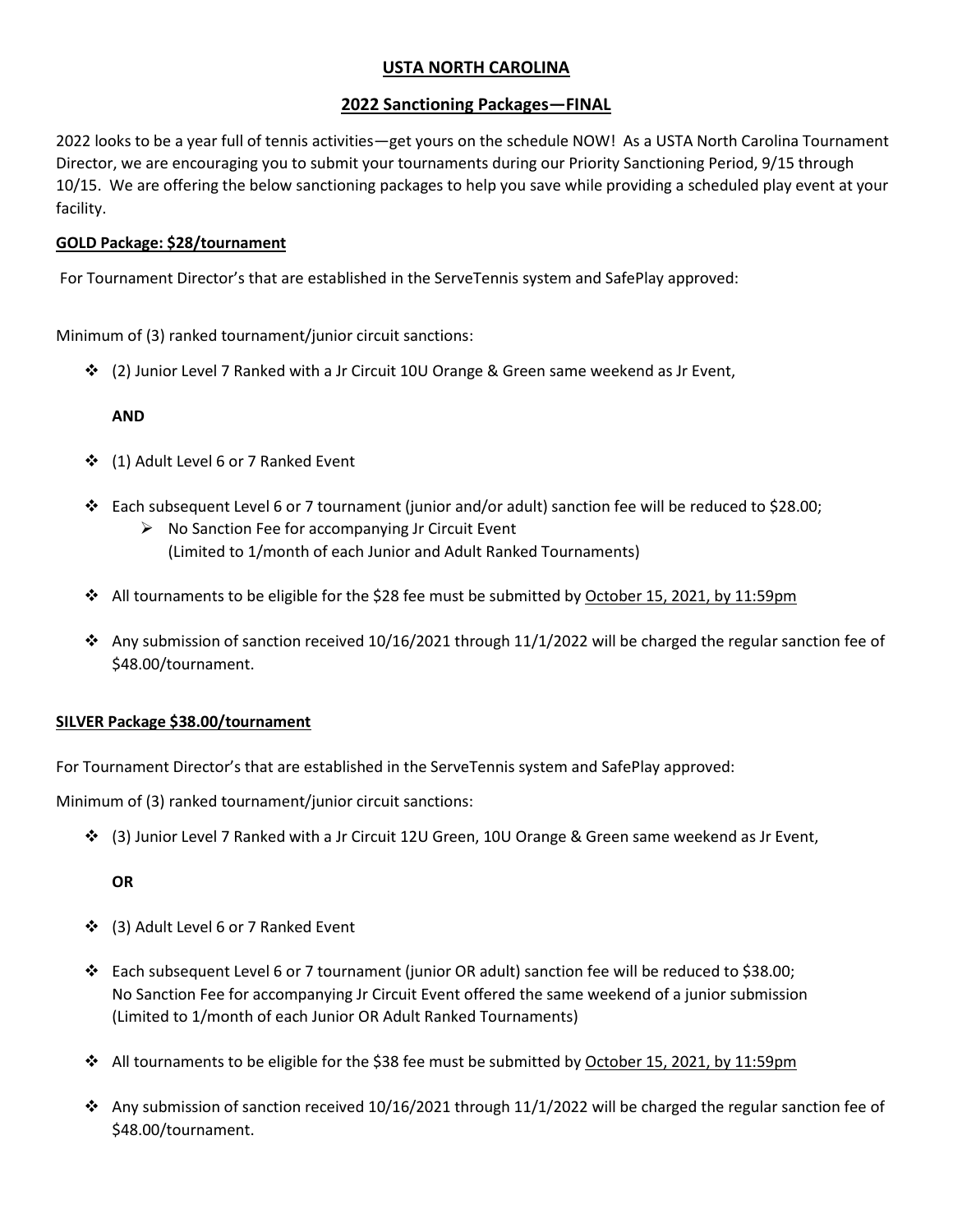For Experienced, but "New to ServeTennis\*" Tournament Director's that are SafePlay approved:

❖ (2) Jr Level 7 with (2) Jr Circuit that includes 12U Green, 10U Orange & Green same weekend

OR

❖ (2) Adult Level 7 Ranked Event

\*Small-group, or 1-on-1 Training in ServeTennis will be provided for first event by USTA Staff through a variety of available methods including recorded webinars, live webinars, and in-person trainings as appropriate to the event and location. Any new Tournament Director's will start with either a non-ranked Junior Circuit event OR a Level 7, both are 1-day events.

❖ Each subsequent Level 7 tournament (junior OR adult) sanction fee will be reduced to \$38.00 as long as submitted by 10/15/21; if TD is joining mid-year and commits to running at least (2) events will receive the discounted sanction fee for 2022.

No Sanction Fee for accompanying Jr Circuit Event offered the same weekend of a junior submission (Limited to 1/month of each Junior OR Adult Ranked Tournaments)

- ❖ All tournaments to be eligible for the \$38 fee must be submitted by October 15, 2021, by 11:59pm
- ◆ A minimum of (3) ranked events will be required for this discounted package.
- $\dots$  Any submission of sanction\* received 10/16/2021 through 11/1/2022 will be charged the regular sanction fee of \$48.00/tournament

# **NO CHARGE FOR ANY JUNIOR CIRCUIT SUBMISSIONS RECEIVED BEFORE 10/15/2021; \$28.00 for stand-alone Jr Circuits after 10/15/2021.**

## **"New to ServeTennis" Tournament Director Trainings and Sanctions:**

- ❖ Any New to ServeTennis Tournament Director's must attend a USTA NC TD tournament training as scheduled by USTA NC Adult/Junior Play Staff prior to sanction approval; will be in good standing with USTA/NCTA/STA; must be SafePlay approved; Must start with a Level 7 event OR a Junior Circuit Event before a higher-level tournament is approved.
- ❖ Training in ServeTennis will be provided for first event by USTA Staff through a variety of available methods including recorded webinars, live webinars, and in-person trainings as appropriate to the event and location. Any new Tournament Director's must start with a Level 7 1-day event, along with a 1-day Junior Circuit (12U-Green, 10U Green & Orange)